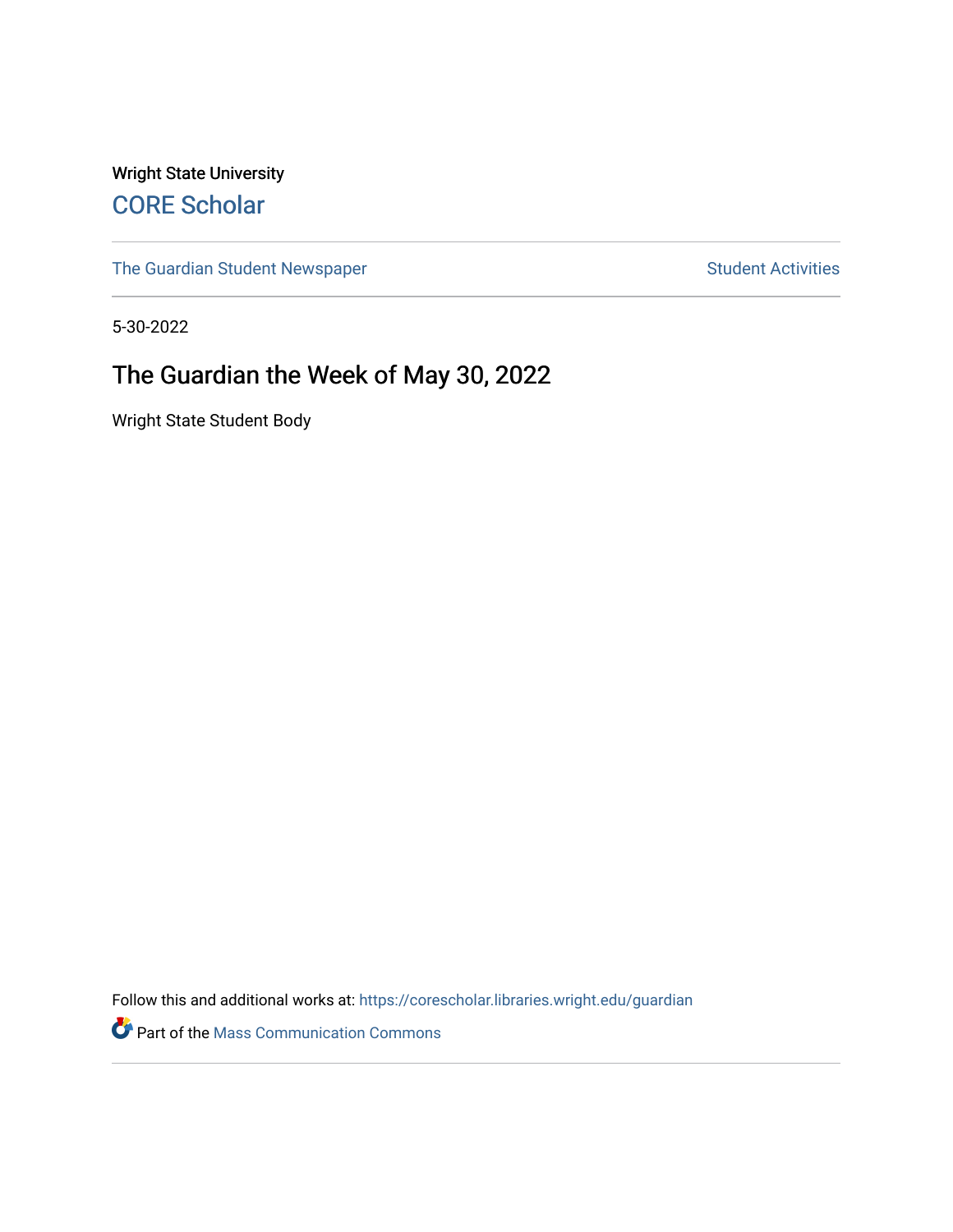

## • Baseball: Raiders Claim Second Conference Title, Earning NCAA Tournament Bid

- [Adam Campbell](https://wsuguardian.com/author/adamcampbell/)
- [May 30, 2022](https://wsuguardian.com/2022/05/30/)
- **[Baseball](https://wsuguardian.com/category/baseball-sports/)**
- **[Sports](https://wsuguardian.com/category/sports/)**

The Wright State University baseball team won its second consecutive conference championship and fifth since 2015 earning a bid for the National Collegiate Athletic Association tournament.

The Raiders dominated the entire tournament, outsourcing opponents 56-7 after locking the No. 1 seed in the tournament and gaining home-field advantage along with a first-round bye.

WSU faced off against the No. 2 seed Grizzlies of Oakland University. The Raiders went 1-4 against Oakland in the regular season before claiming a victory Friday evening in the tournament.

### **Championship game**

The Raiders opened the Friday game, scoring in dramatic fashion as Sammy Sass crushed a grand slam to left field in the opening frame to put WSU up 4-0.

Sass connected on a second home run, scoring three more and taking a 7-0 lead.

In the fourth inning, Andrew Patrick connected on a solo home run to further strengthen the lead. Avery Fisher reached an RBI double in the fifth inning to go up 9-0.

WSU continued its dominant performance by adding eight more runs in the sixth inning. The Raiders closed out their scoring by adding seven runs in the seventh inning to go up 24-0.

Alex Theis was credited with the win after throwing five and a third inning, allowing no runs and only giving up one hit while striking out seven batters. The Raiders bullpen maintained the scoreless affair on the mound after Theis was pulled.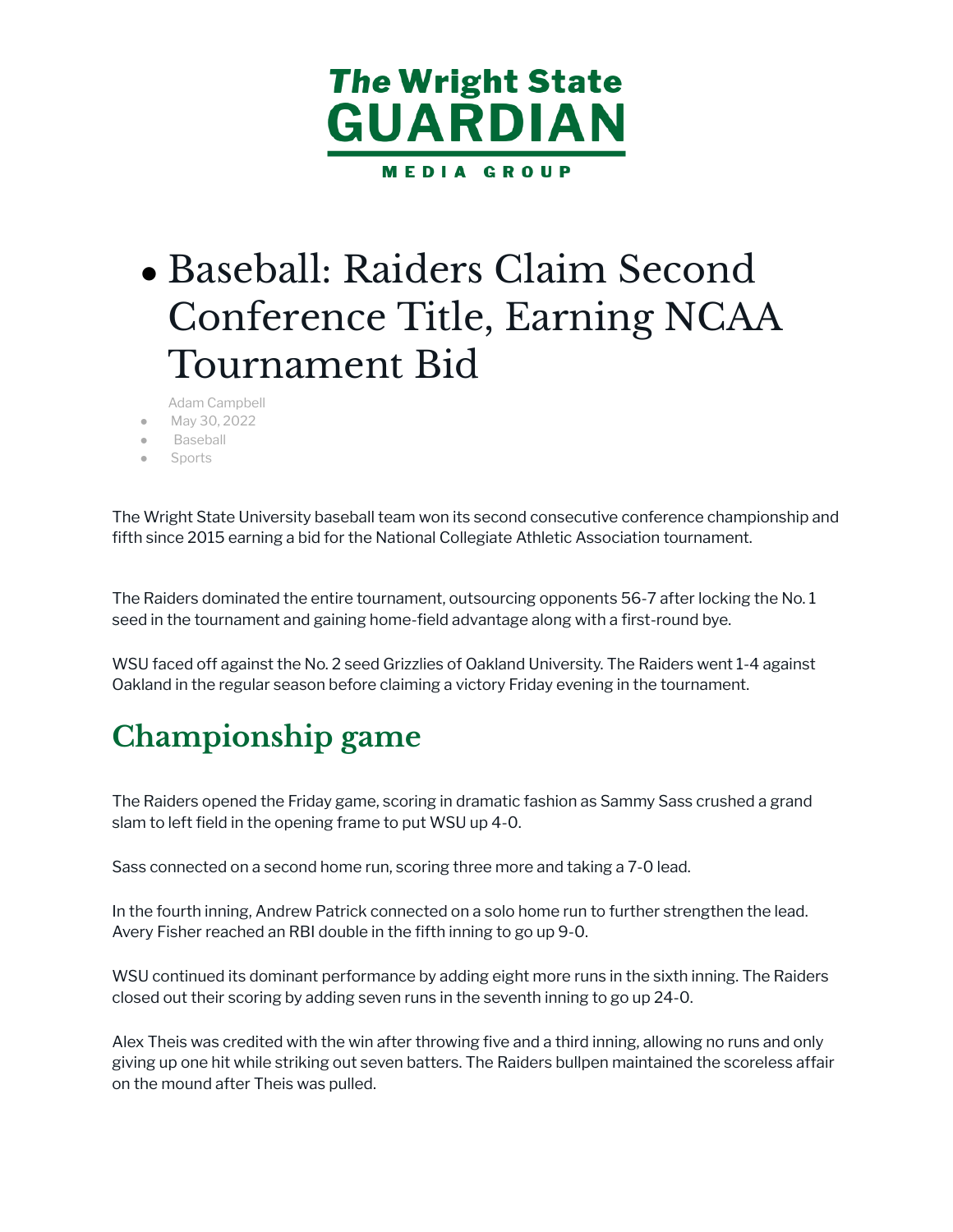

#### **Tournament accolades**

Seven Raiders were presented with all-tournament team honors. Sammy Sass, Alec Sayre, Justin Reimer, Jay Luikart, Andrew Patrick and Gehrig Anglin all made the list, while Zane Harris was named tournament MVP.

Both Sass and Harris tied the tournament record with each of them recording nine RBIs in single games.

WSU broke many championship records including most runs scored (24), largest shutout margin, most doubles with eight, and RBIs with 23.

## **Looking forward**

After earning an automatic bid in the NCAA tournament, the Raiders will play Virginia Tech on Friday, June 3. The game begins at 7 p.m. and is the opening regional game according to the selection show announcement.

WSU squared off against the Hokies earlier this season, winning one of the three games in the series. The Raiders have gained a lot of momentum since their last matchup and will look to put that momentum on display this Friday when they begin their tournament run.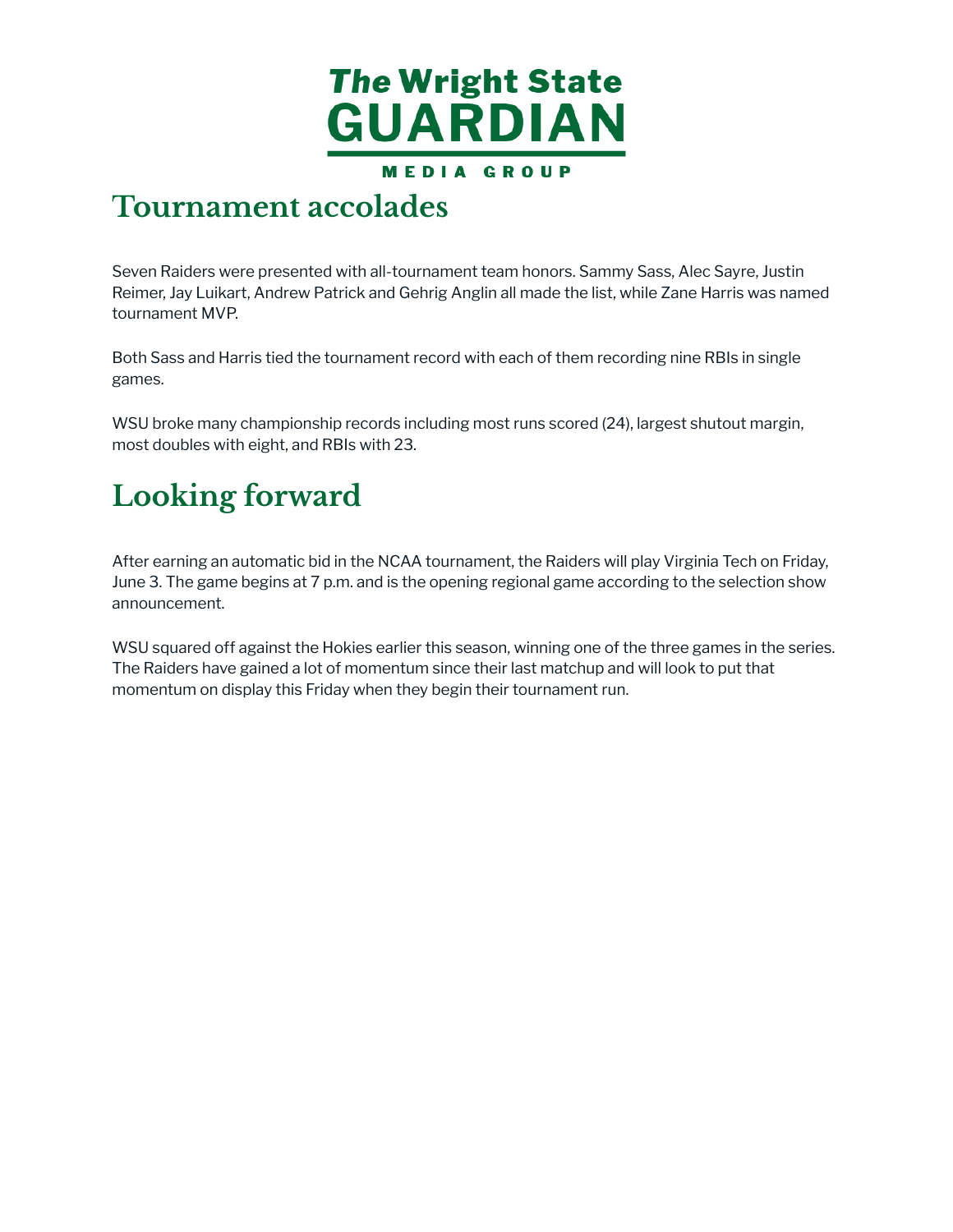

## Summer fun returns with Ohio festivals

[Jamie Naylor](https://wsuguardian.com/author/jamienaylor/)

- [June 2, 2022](https://wsuguardian.com/2022/06/02/)
- [arts and entertainment](https://wsuguardian.com/category/wright-life/arts-and-entertainment/)
- [Wright Life](https://wsuguardian.com/category/wright-life/)

As summer returns so do festivals. Celebrating everything from fruits and vegetables to cultural events, here are some of Ohio's top festivals for 2022.

#### **Strawberry festival**

Those looking to chow down on some fresh summer berries can check out the [Troy Strawberry](https://www.troystrawberryfest.com/) [Festival](https://www.troystrawberryfest.com/) in Troy, Ohio.

Hosted by the Troy Chamber of Commerce and other sponsors, the festival will feature live entertainment and booths selling strawberry goods, according to the festival website. Proceeds from these booths will go towards city projects.

The weekend long festival will be held on June 4 and 5, 2022 and is free and open to the public.

#### **Corn festival**

Another festival featuring a delicious vegetable is the [Fairborn Sweet Corn Festival](https://www.fairbornsweetcornfestival.org/index.html) held on June 20 and 21. The annual fair will span Dayton-Yellow Springs Road and feature live music, dance and food vendors.

Like the strawberry festival, the corn festival does not have an entrance fee.

#### **Art festival**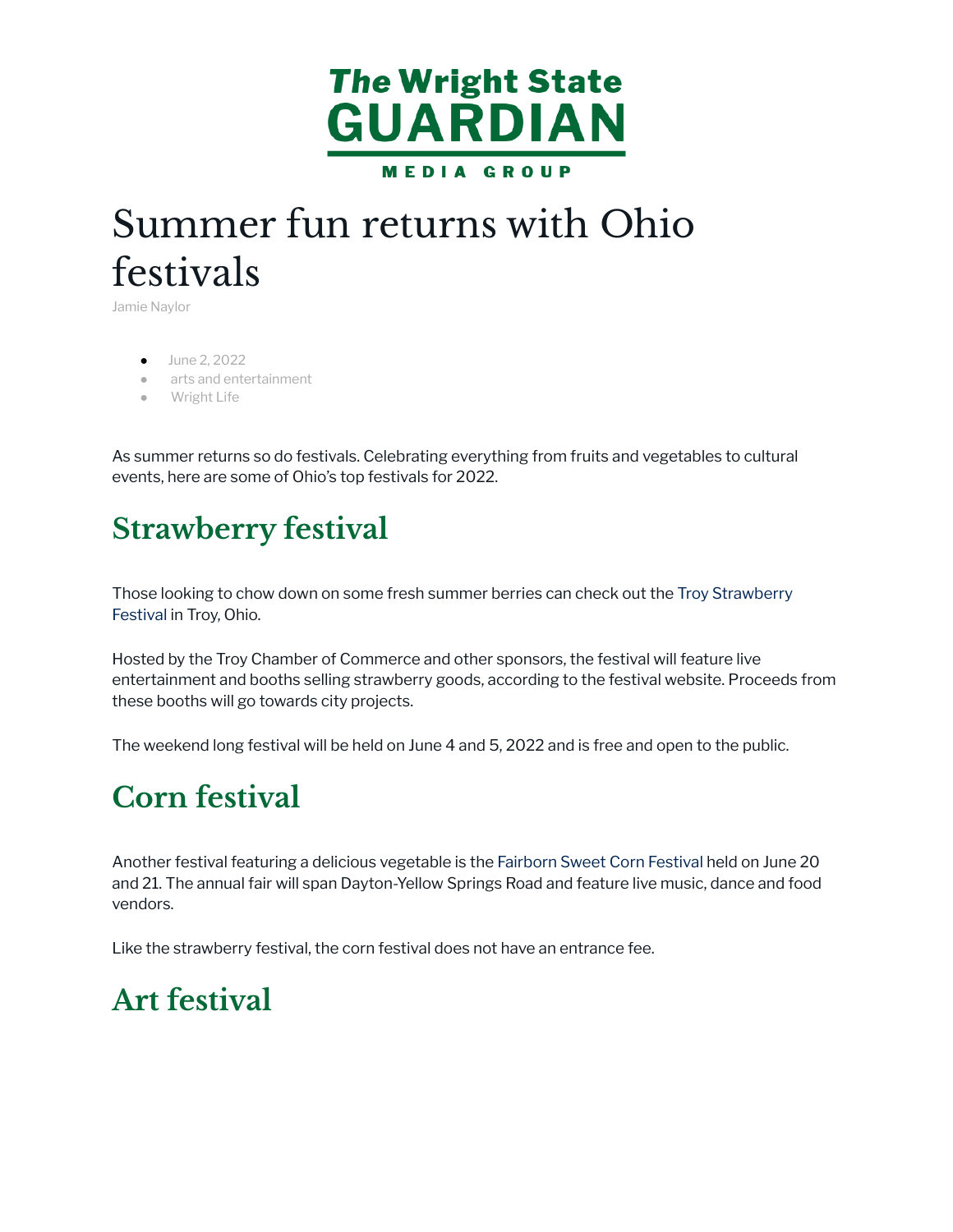

Art fans looking for an adventure outside of the Dayton region can check out the [Columbus Arts](https://www.columbusartsfestival.org/) [Festival](https://www.columbusartsfestival.org/).

Hosted by the Greater Columbus Arts Council, the festival is a three day affair beginning on June 10 till June 12. According to the festival website, various types of art including visual, 3-D, written and spoken art will be featured at the event along with art workshops and a small film festival.

Spanning the riverfront in downtown Columbus, the main festival is free and open to the public with special member packages available for purchase.

## **Pride festivals**

June is Pride Month, a month dedicated to celebrating and recognizing the LGBTQA+ community and its history, accomplishments and challenges.

Part of this celebration is Pride parades and festivals. Beginning in 1970 to commemorate the Stonewall Uprising, many towns and large cities have continued the tradition of Pride parades. Here are some local celebrations:

June 4 | [Dayton](https://www.daytonlgbtcenter.org/pride) Pride

June 17-18 | [Columbus](https://stonewallcolumbus.org/pride/) Pride

June 25 | [Cincinnati](https://www.cincinnatipride.org/) and [Yellow Springs](https://www.yspride.com/) Pride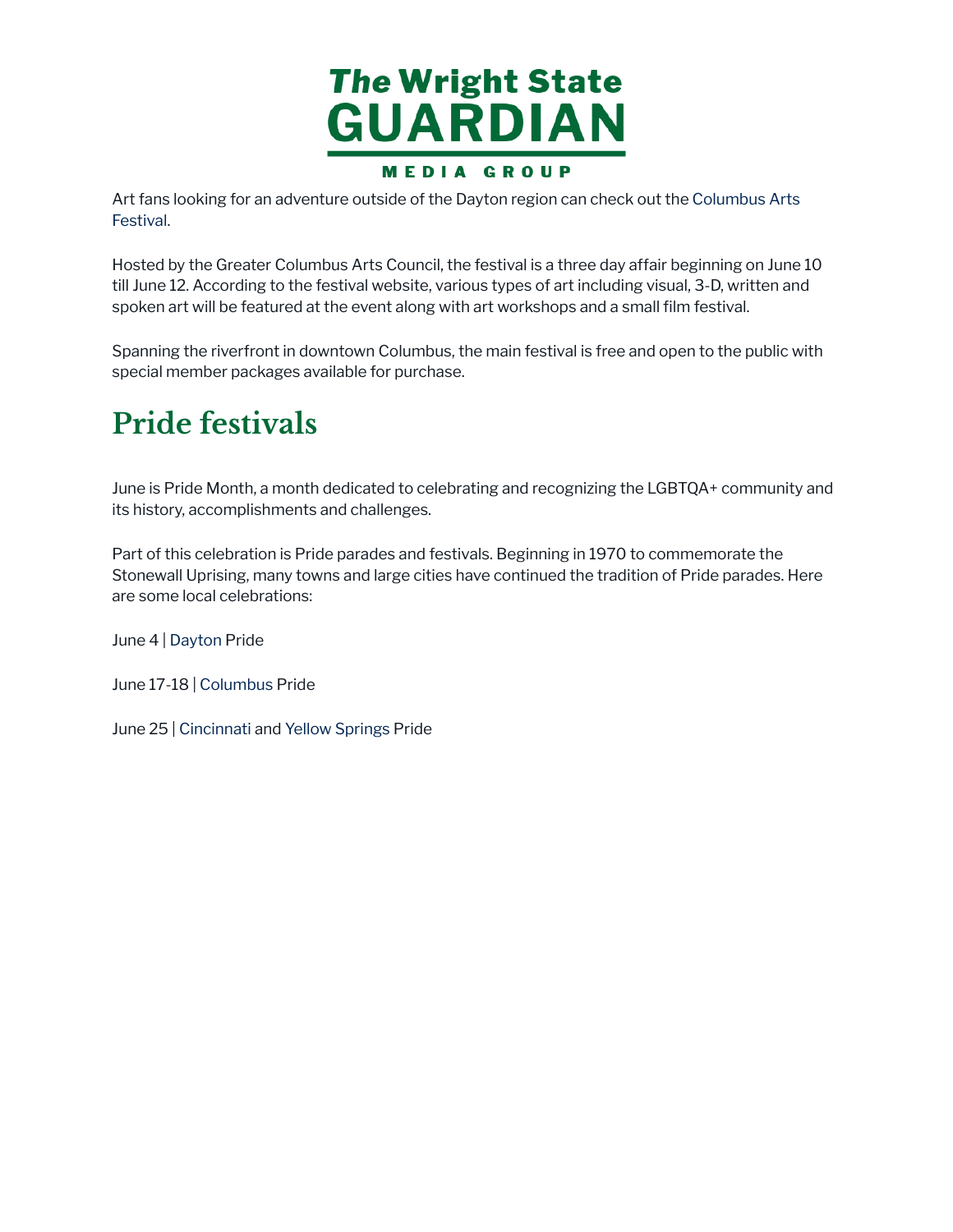

# Five new TV shows to binge-watch this summer

[Emily Lewis](https://wsuguardian.com/author/emilylewis/)

- [June 3, 2022](https://wsuguardian.com/2022/06/03/)
- [arts and entertainment](https://wsuguardian.com/category/wright-life/arts-and-entertainment/)
- **[Wright Life](https://wsuguardian.com/category/wright-life/)**

The summer season is full of new television from fan-favorite franchises. Here are five highly anticipated new releases.

### **Stranger Things**

This highly acclaimed Netflix series debuted the fourth season on May 27. The season includes two chapters with the second chapter set for release on July 1.

In typical "Stranger Things" fashion, the beloved characters from Hawkins, Indiana find their lives filled with supernatural phenomena. Uniquely, this season finds two out of three of its major plot lines outside the confines of Indiana, where the original plot takes place.

The nine-episode first chapter of the season is currently available to stream on Netflix.

#### **Obi-wan Kenobi**

Disney+ has a stacked lineup of new releases for the summer season, starting with this six-part limited series set in the "Star Wars" universe. The series follows Obi-wan Kenobi ten years after the events of "Revenge of the Sith" as he fights to survive and save those he cares about.

New episodes stream each Wednesday.

#### **Ms. Marvel**